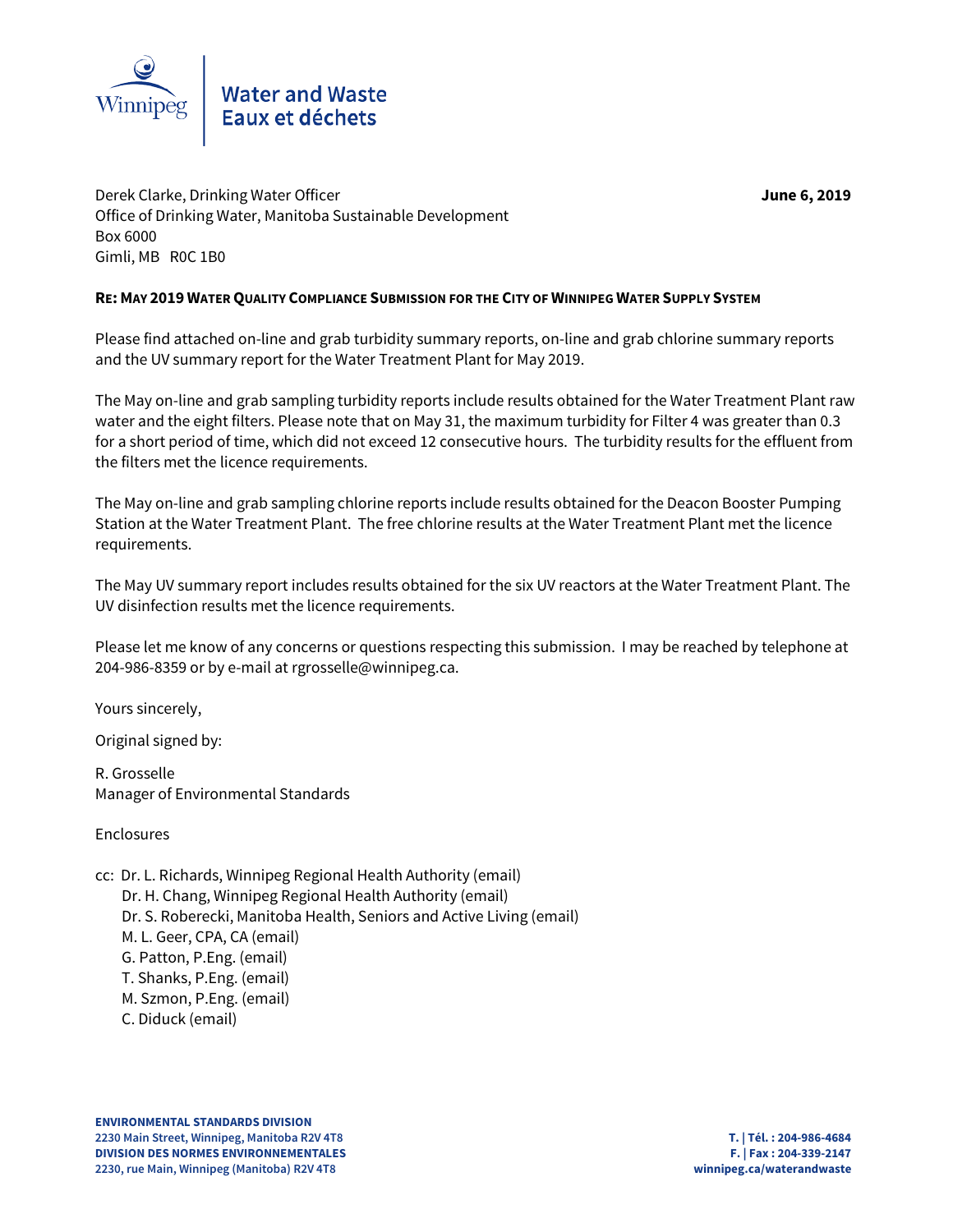

## **CITY OF WINNIPEG**WATER AND WASTE DEPARTMENT

# WATER SERVICESWATER TREATMENT PLANT TURBIDITY ON-LINE MONITORING REPORT

|                                                                                                  | May 2019 Turbidity (NTU) |           |              |          |              |           |              |         |              |      |              |          |              |          |              |      |              |  |
|--------------------------------------------------------------------------------------------------|--------------------------|-----------|--------------|----------|--------------|-----------|--------------|---------|--------------|------|--------------|----------|--------------|----------|--------------|------|--------------|--|
|                                                                                                  | Raw                      | Filter #1 |              |          | Filter #2    | Filter #3 |              |         | Filter #4    |      | Filter #5    |          | Filter #6    |          | Filter #7    |      | Filter #8    |  |
| Date                                                                                             | Avg                      | Avg       | Max          | Avg      | Max          | Avg       | Max          | Avg     | Max          | Avg  | Max          | Avg      | Max          | Avg      | Max          | Avg  | Max          |  |
| 1/05/2019                                                                                        | 0.62                     | 0.03      | 0.07         | 0.02     | 0.07         | 0.07      | 0.09         | 0.02    | 0.09         | 0.01 | 0.04         | 0.02     | 0.04         | 0.05     | 0.08         | 0.03 | 0.07         |  |
| 2/05/2019                                                                                        | 0.63                     | 0.02      | 0.08         | 0.03     | 0.05         | 0.06      | 0.13         | 0.02    | 0.04         | 0.01 | 0.04         | 0.03     | 0.08         | 0.04     | 0.08         | 0.03 | 0.08         |  |
| 3/05/2019                                                                                        | 0.67                     | 0.04      | 0.06         | 0.02     | 0.07         | 0.06      | 0.14         | 0.03    | 0.08         | 0.01 | 0.03         | 0.02     | 0.07         | 0.04     | 0.09         | 0.03 | 0.05         |  |
| 4/05/2019                                                                                        | 0.72                     | 0.03      | 0.08         | 0.02     | 0.07         | 0.06      | 0.09         | 0.02    | 0.09         | 0.03 | 0.06         | 0.02     | 0.08         | 0.05     | 0.07         | 0.04 | 0.08         |  |
| 5/05/2019                                                                                        | 0.73                     | 0.02      | 0.08         | 0.02     | 0.04         | 0.08      | 0.13         | 0.02    | 0.04         | 0.03 | 0.07         | 0.04     | 0.06         | 0.05     | 0.10         | 0.03 | 0.08         |  |
| 6/05/2019                                                                                        | 0.74                     | 0.03      | 0.05         | 0.02     | 0.05         | 0.06      | 0.12         | 0.03    | 0.09         | 0.03 | 0.05         | 0.03     | 0.07         | 0.04     | 0.12         | 0.03 | 0.08         |  |
| 7/05/2019                                                                                        | 0.76                     | 0.03      | 0.07         | 0.02     | 0.06         | 0.06      | 0.14         | 0.03    | 0.12         | 0.06 | 0.11         | 0.03     | 0.10         | 0.05     | 0.07         | 0.04 | 0.06         |  |
| 8/05/2019                                                                                        | 0.75                     | 0.02      | 0.07         | 0.02     | 0.03         | 0.10      | 0.12         | 0.02    | 0.10         | 0.06 | 0.11         | 0.05     | 0.07         | 0.06     | 0.12         | 0.03 | 0.08         |  |
| 9/05/2019                                                                                        | 0.78                     | 0.02      | 0.04         | 0.03     | 0.06         | 0.08      | 0.16         | 0.04    | 0.07         | 0.06 | 0.14         | 0.06     | 0.11         | 0.05     | 0.13         | 0.03 | 0.08         |  |
| 10/05/2019                                                                                       | 0.81                     | 0.04      | 0.08         | 0.02     | 0.07         | 0.09      | 0.18         | 0.04    | 0.11         | 0.10 | 0.13         | 0.06     | 0.13         | 0.05     | 0.12         | 0.03 | 0.05         |  |
| 11/05/2019                                                                                       | 0.84                     | 0.03      | 0.09         | 0.02     | 0.07         | 0.08      | 0.14         | 0.04    | 0.13         | 0.03 | 0.16         | 0.06     | 0.15         | 0.07     | 0.09         | 0.05 | 0.08         |  |
| 12/05/2019                                                                                       | 0.86                     | 0.03      | 0.10         | 0.02     | 0.04         | 0.08      | 0.15         | 0.04    | 0.14         | 0.00 | 0.01         | 0.10     | 0.12         | 0.07     | 0.14         | 0.03 | 0.09         |  |
| 13/05/2019                                                                                       | 0.82                     | 0.04      | 0.22         | 0.04     | 0.12         | 0.07      | 0.23         | 0.08    | 0.30         | 0.00 | 0.01         | 0.10     | 0.17         | 0.06     | 0.15         | 0.03 | 0.09         |  |
| 14/05/2019                                                                                       | 1.08                     | 0.04      | 0.11         | 0.02     | 0.11         | 0.05      | 0.12         | 0.07    | 0.18         | 0.01 | 0.01         | 0.10     | 0.21         | 0.08     | 0.15         | 0.04 | 0.06         |  |
| 15/05/2019                                                                                       | 0.87                     | 0.03      | 0.08         | 0.02     | 0.08         | 0.07      | 0.14         | 0.07    | 0.18         | 0.00 | 0.01         | 0.12     | 0.18         | 0.10     | 0.12         | 0.05 | 0.08         |  |
| 16/05/2019                                                                                       | 1.01                     | 0.04      | 0.14         | 0.03     | 0.06         | 0.08      | 0.16         | 0.05    | 0.13         | 0.02 | 0.06         | 0.07     | 0.26         | 0.05     | 0.20         | 0.03 | 0.11         |  |
| 17/05/2019                                                                                       | 0.94                     | 0.05      | 0.08         | 0.04     | 0.13         | 0.07      | 0.21         | 0.03    | 0.08         | 0.01 | 0.03         | 0.01     | 0.08         | 0.01     | 0.10         | 0.02 | 0.09         |  |
| 18/05/2019                                                                                       | 0.96                     | 0.05      | 0.12         | 0.03     | 0.13         | 0.10      | 0.13         | 0.02    | 0.16         | 0.03 | 0.06         | 0.01     | 0.06         | 0.01     | 0.06         | 0.02 | 0.04         |  |
| 19/05/2019                                                                                       | 1.00                     | 0.04      | 0.13         | 0.03     | 0.06         | 0.09      | 0.20         | 0.02    | 0.14         | 0.03 | 0.08         | 0.01     | 0.03         | 0.01     | 0.03         | 0.03 | 0.07         |  |
| 20/05/2019                                                                                       | 0.94                     | 0.05      | 0.07         | 0.05     | 0.13         | 0.07      | 0.20         | 0.03    | 0.06         | 0.02 | 0.04         | 0.02     | 0.07         | 0.01     | 0.07         | 0.02 | 0.08         |  |
| 21/05/2019                                                                                       | 0.80                     | 0.05      | 0.13         | 0.04     | 0.12         | 0.11      | 0.14         | 0.02    | 0.15         | 0.05 | 0.09         | 0.02     | 0.07         | 0.01     | 0.07         | 0.02 | 0.05         |  |
| 22/05/2019                                                                                       | 0.66                     | 0.04      | 0.14         | 0.03     | 0.13         | 0.09      | 0.20         | 0.02    | 0.14         | 0.05 | 0.11         | 0.02     | 0.03         | 0.01     | 0.03         | 0.03 | 0.08         |  |
| 23/05/2019                                                                                       | 0.77                     | 0.04      | 0.14         | 0.05     | 0.07         | 0.08      | 0.21         | 0.02    | 0.04         | 0.05 | 0.13         | 0.03     | 0.08         | 0.01     | 0.07         | 0.03 | 0.09         |  |
| 24/05/2019                                                                                       | 0.87                     | 0.07      | 0.10         | 0.04     | 0.13         | 0.08      | 0.21         | 0.03    | 0.14         | 0.08 | 0.12         | 0.03     | 0.10         | 0.01     | 0.09         | 0.03 | 0.09         |  |
| 25/05/2019                                                                                       | 1.00                     | 0.05      | 0.13         | 0.04     | 0.12         | 0.11      | 0.14         | 0.02    | 0.12         | 0.10 | 0.15         | 0.04     | 0.12         | 0.01     | 0.06         | 0.03 | 0.05         |  |
| 26/05/2019                                                                                       | 1.01                     | 0.05      | 0.13         | 0.03     | 0.11         | 0.09      | 0.20         | 0.02    | 0.12         | 0.09 | 0.19         | 0.06     | 0.08         | 0.01     | 0.03         | 0.03 | 0.08         |  |
| 27/05/2019                                                                                       | 1.02                     | 0.04      | 0.10         | 0.05     | 0.07         | 0.09      | 0.20         | 0.02    | 0.04         | 0.07 | 0.14         | 0.06     | 0.14         | 0.02     | 0.06         | 0.03 | 0.08         |  |
| 28/05/2019                                                                                       | 1.16                     | 0.06      | 0.13         | 0.04     | 0.13         | 0.06      | 0.17         | 0.05    | 0.15         | 0.02 | 0.10         | 0.01     | 0.12         | 0.02     | 0.15         | 0.03 | 0.16         |  |
| 29/05/2019                                                                                       | 1.18                     | 0.06      | 0.15         | 0.05     | 0.13         | 0.12      | 0.23         | 0.05    | 0.18         | 0.03 | 0.14         | 0.01     | 0.10         | 0.02     | 0.12         | 0.05 | 0.08         |  |
| 30/05/2019                                                                                       | 1.13                     | 0.06      | 0.12         | 0.04     | 0.16         | 0.08      | 0.22         | 0.04    | 0.15         | 0.02 | 0.10         | 0.00     | 0.03         | 0.02     | 0.07         | 0.04 | 0.15         |  |
| 31/05/2019                                                                                       | 1.15                     | 0.07      | 0.14         | 0.04     | 0.07         | 0.08      | 0.18         | 0.04    | 0.31         | 0.01 | 0.07         | 0.01     | 0.10         | 0.02     | 0.13         | 0.04 | 0.13         |  |
| Total Number of Measurements Taken, A:                                                           |                          |           | 13574        |          | 12123        |           | 14089        |         | 12412        |      | 13652        |          | 13143        |          | 13465        |      | 14574        |  |
| Turbidity Standard for Monitoring Location (NTU):<br>Number of Measurements Meeting Standard, B: |                          |           | 0.3<br>13574 |          | 0.3<br>12123 |           | 0.3<br>14089 |         | 0.3<br>12411 |      | 0.3<br>13652 |          | 0.3<br>13143 |          | 0.3<br>13465 |      | 0.3<br>14574 |  |
| Compliance with Turbidity Standard, C = B/A X 100%:                                              |                          | 100.000%  |              | 100.000% | 100.000%     |           |              | 99.992% | 100.000%     |      |              | 100.000% |              | 100.000% | 100.000%     |      |              |  |

File Path: N:\Water Treatment Branch\Administration\Reports\Regulatory Submissions\Turbidity\2019\05-May

**Submitted By (Print): D.Merredew** 

Signature: Original signed by D.Merredew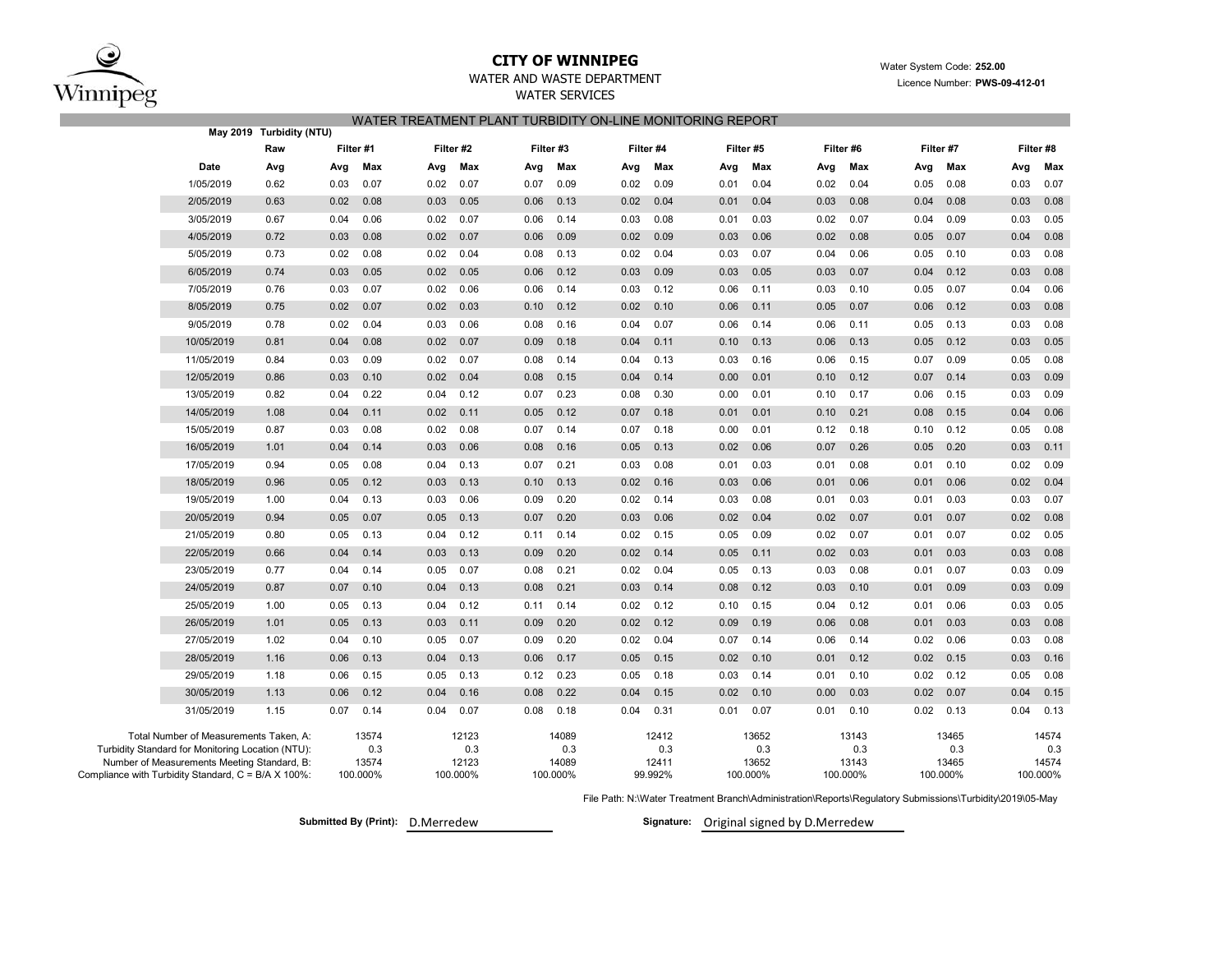

#### CITY OF WINNIPEG WATER AND WASTE DEPARTMENTENVIRONMENTAL STANDARDS DIVISION

#### **WATER TREATMENT PLANT TURBIDITY GRAB MONITORING REPORT**

| Water System Code: 252.00                          | <b>Turbidity (NTU)</b> |                  |           |           |           |                     |           |                     |           |           |           |           |           |           |           |           |           |           |
|----------------------------------------------------|------------------------|------------------|-----------|-----------|-----------|---------------------|-----------|---------------------|-----------|-----------|-----------|-----------|-----------|-----------|-----------|-----------|-----------|-----------|
| Licence No. PWS-09-412-01                          |                        |                  |           |           |           |                     |           |                     |           |           |           |           |           |           |           |           |           |           |
| <b>Date</b>                                        |                        | <b>Raw Water</b> |           | Filter 1  |           | Filter <sub>2</sub> |           | Filter <sub>3</sub> |           | Filter 4  |           | Filter 5  | Filter 6  |           |           | Filter 7  |           | Filter 8  |
|                                                    | Grab                   | Analyser         | Grab      | Analyser  | Grab      | Analyser            | Grab      | Analyser            | Grab      | Analyser  | Grab      | Analyser  | Grab      | Analyser  | Grab      | Analyser  | Grab      | Analyser  |
| 01-May-2019                                        | 0.61                   | 0.61             | <b>OL</b> | OL        | 0.08      | 0.03                | 0.08      | 0.07                | OL        | OL        | 0.09      | 0.05      | 0.07      | 0.04      | 0.07      | 0.05      | 0.10      | 0.04      |
| 02-May-2019                                        | 0.51                   | 0.57             | 0.11      | 0.02      | 0.08      | 0.03                | 0.12      | 0.08                | 0.09      | 0.02      | OL        | OL        | 0.07      | 0.04      | 0.09      | 0.06      | OL        | OL        |
| 03-May-2019                                        | 0.53                   | 0.64             | 0.07      | 0.03      | 0.10      | 0.04                | OL        | OL                  | 0.09      | 0.05      | 0.07      | 0.03      | OL        | OL        | 0.06      | 0.04      | 0.06      | 0.03      |
| 04-May-2019                                        | <b>NA</b>              | <b>NA</b>        | <b>NA</b> | <b>NA</b> | <b>NA</b> | <b>NA</b>           | <b>NA</b> | <b>NA</b>           | <b>NA</b> | <b>NA</b> | <b>NA</b> | <b>NA</b> | <b>NA</b> | <b>NA</b> | <b>NA</b> | <b>NA</b> | <b>NA</b> | <b>NA</b> |
| 05-May-2019                                        | <b>NA</b>              | <b>NA</b>        | <b>NA</b> | <b>NA</b> | <b>NA</b> | <b>NA</b>           | <b>NA</b> | <b>NA</b>           | <b>NA</b> | <b>NA</b> | <b>NA</b> | <b>NA</b> | <b>NA</b> | <b>NA</b> | <b>NA</b> | <b>NA</b> | <b>NA</b> | <b>NA</b> |
| 06-May-2019                                        | 0.60                   | 0.70             | 0.07      | 0.02      | 0.08      | 0.03                | <b>OL</b> | <b>OL</b>           | 0.08      | 0.04      | 0.06      | 0.07      | 0.08      | 0.06      | <b>OL</b> | <b>OL</b> | 0.06      | 0.03      |
| 07-May-2019                                        | 0.59                   | 0.76             | 0.08      | 0.03      | OL        | OL                  | 0.08      | 0.09                | 0.11      | 0.08      | 0.08      | 0.09      | 0.06      | 0.05      | 0.07      | 0.06      | 0.07      | 0.04      |
| 08-May-2019                                        | 0.56                   | 0.70             | OL        | OL        | 0.08      | 0.03                | 0.10      | 0.10                | 0.08      | 0.03      | OL        | OL        | 0.09      | 0.06      | 0.09      | 0.07      | 0.08      | 0.05      |
| 09-May-2019                                        | 0.58                   | 0.76             | 0.08      | 0.02      | 0.08      | 0.03                | 0.11      | 0.12                | 0.07      | 0.04      | 0.06      | 0.10      | 0.07      | 0.08      | OL        | <b>OL</b> | <b>OL</b> | OL        |
| 10-May-2019                                        | 0.63                   | 0.78             | 0.07      | 0.03      | 0.09      | 0.05                | OL        | <b>OL</b>           | 0.08      | 0.06      | 0.06      | 0.13      | OL        | <b>OL</b> | 0.06      | 0.06      | 0.07      | 0.04      |
| 11-May-2019                                        | <b>NA</b>              | <b>NA</b>        | <b>NA</b> | <b>NA</b> | <b>NA</b> | <b>NA</b>           | <b>NA</b> | <b>NA</b>           | <b>NA</b> | <b>NA</b> | <b>NA</b> | <b>NA</b> | <b>NA</b> | <b>NA</b> | <b>NA</b> | <b>NA</b> | <b>NA</b> | <b>NA</b> |
| 12-May-2019                                        | <b>NA</b>              | <b>NA</b>        | <b>NA</b> | <b>NA</b> | <b>NA</b> | <b>NA</b>           | <b>NA</b> | <b>NA</b>           | <b>NA</b> | <b>NA</b> | <b>NA</b> | <b>NA</b> | <b>NA</b> | <b>NA</b> | <b>NA</b> | <b>NA</b> | <b>NA</b> | <b>NA</b> |
| 13-May-2019                                        | 0.75                   | 0.79             | 0.08      | 0.03      | 0.09      | 0.04                | <b>OL</b> | <b>OL</b>           | 0.09      | 0.08      | 0.06      | < 0.02    | 0.09      | 0.15      | <b>OL</b> | <b>OL</b> | 0.08      | 0.04      |
| 14-May-2019                                        | 1.05                   | 1.55             | 0.11      | 0.03      | OL        | OL                  | 0.09      | 0.08                | 0.12      | 0.11      | 0.07      | < 0.02    | <b>OL</b> | OL        | 0.08      | 0.09      | 0.11      | 0.04      |
| 15-May-2019                                        | 0.63                   | 1.09             | OL        | OL        | 0.06      | 0.03                | 0.09      | 0.09                | OL        | OL        | 0.09      | < 0.02    | 0.11      | 0.17      | 0.07      | 0.10      | 0.08      | 0.05      |
| 16-May-2019                                        | 1.10                   | 1.12             | 0.08      | 0.03      | 0.10      | 0.03                | OL        | OL                  | 0.08      | 0.02      | OL        | OL        | 0.09      | 0.03      | 0.10      | 0.02      | 0.11      | 0.04      |
| 17-May-2019                                        | 0.68                   | 0.89             | 0.10      | 0.05      | 0.11      | 0.07                | 0.10      | 0.11                | 0.11      | 0.03      | 0.07      | 0.02      | 0.10      | 0.04      | <b>OL</b> | OL        | <b>OL</b> | OL        |
| 18-May-2019                                        | <b>NA</b>              | <b>NA</b>        | <b>NA</b> | <b>NA</b> | <b>NA</b> | <b>NA</b>           | <b>NA</b> | <b>NA</b>           | <b>NA</b> | <b>NA</b> | <b>NA</b> | <b>NA</b> | <b>NA</b> | <b>NA</b> | <b>NA</b> | <b>NA</b> | <b>NA</b> | <b>NA</b> |
| 19-May-2019                                        | <b>NA</b>              | <b>NA</b>        | <b>NA</b> | <b>NA</b> | <b>NA</b> | <b>NA</b>           | <b>NA</b> | <b>NA</b>           | <b>NA</b> | <b>NA</b> | <b>NA</b> | <b>NA</b> | <b>NA</b> | <b>NA</b> | <b>NA</b> | <b>NA</b> | <b>NA</b> | <b>NA</b> |
| 20-May-2019                                        | <b>NA</b>              | <b>NA</b>        | <b>NA</b> | <b>NA</b> | <b>NA</b> | <b>NA</b>           | <b>NA</b> | <b>NA</b>           | <b>NA</b> | <b>NA</b> | <b>NA</b> | <b>NA</b> | <b>NA</b> | <b>NA</b> | <b>NA</b> | <b>NA</b> | <b>NA</b> | <b>NA</b> |
| 21-May-2019                                        | 0.86                   | 0.64             | 0.12      | 0.06      | OL        | OL                  | 0.11      | 0.11                | 0.14      | 0.07      | 0.13      | 0.06      | OL        | OL        | 0.09      | < 0.02    | 0.07      | 0.02      |
| 22-May-2019                                        | 0.71                   | 0.49             | 0.13      | 0.08      | 0.10      | 0.05                | 0.13      | 0.13                | 0.09      | 0.03      | 0.10      | 0.09      | 0.09      | 0.02      | 0.07      | <0.02     | 0.07      | 0.03      |
| 23-May-2019                                        | 0.85                   | 0.86             | 0.09      | 0.04      | 0.10      | 0.05                | OL        | <b>OL</b>           | 0.13      | 0.02      | 0.06      | 0.07      | 0.09      | 0.04      | 0.09      | 0.02      | OL        | OL        |
| 24-May-2019                                        | 0.80                   | 0.45             | 0.15      | 0.05      | 0.12      | 0.08                | 0.11      | 0.11                | 0.10      | 0.03      | 0.10      | 0.10      | 0.10      | 0.06      | <b>OL</b> | <b>OL</b> | 0.12      | 0.03      |
| 25-May-2019                                        | <b>NA</b>              | <b>NA</b>        | <b>NA</b> | <b>NA</b> | <b>NA</b> | <b>NA</b>           | <b>NA</b> | <b>NA</b>           | <b>NA</b> | <b>NA</b> | <b>NA</b> | <b>NA</b> | <b>NA</b> | <b>NA</b> | <b>NA</b> | <b>NA</b> | <b>NA</b> | <b>NA</b> |
| 26-May-2019                                        | <b>NA</b>              | <b>NA</b>        | <b>NA</b> | <b>NA</b> | <b>NA</b> | <b>NA</b>           | <b>NA</b> | <b>NA</b>           | <b>NA</b> | <b>NA</b> | <b>NA</b> | <b>NA</b> | <b>NA</b> | <b>NA</b> | <b>NA</b> | <b>NA</b> | <b>NA</b> | <b>NA</b> |
| 27-May-2019                                        | 0.89                   | 0.90             | 0.18      | 0.05      | 0.14      | 0.07                | <b>OL</b> | OL                  | 0.15      | 0.04      | OL        | OL        | 0.11      | 0.11      | 0.08      | < 0.02    | 0.13      | 0.04      |
| 28-May-2019                                        | 0.97                   | 1.05             | 0.07      | 0.05      | 0.08      | 0.06                | 0.07      | 0.10                | 0.09      | 0.03      | 0.09      | 0.02      | OL        | <b>OL</b> | 0.17      | 0.06      | 0.09      | 0.04      |
| 29-May-2019                                        | 1.05                   | 1.24             | 0.16      | 0.12      | OL        | OL                  | 0.11      | 0.13                | <b>OL</b> | OL        | 0.12      | 0.05      | 0.10      | 0.02      | 0.10      | 0.02      | 0.10      | 0.06      |
| 30-May-2019                                        | 1.03                   | 1.28             | OL        | OL        | 0.08      | 0.04                | 0.08      | 0.11                | <b>OL</b> | OL        | 0.09      | 0.03      | 0.14      | <0.02     | 0.07      | <0.02     | 0.08      | 0.03      |
| 31-May-2019                                        | 0.91                   | 1.26             | 0.09      | 0.09      | 0.11      | 0.05                | OL        | OL                  | 0.10      | 0.06      | OL        | OL        | 0.09      | 0.02      | 0.13      | 0.02      | 0.11      | 0.07      |
| Total number of measurements taken, A:             |                        |                  | 18        |           | 18        |                     | 14        |                     | 18        |           | 17        |           | 17        |           | 17        |           | 18        |           |
| Turbidity Standard for Monitoring Location (NTU):  |                        |                  | 0.30      |           | 0.30      |                     | 0.30      |                     | 0.30      |           | 0.30      |           | 0.30      |           | 0.30      |           | 0.30      |           |
| Number of measurements meeting standard, B:        |                        |                  | 18        |           | 18        |                     | 14        |                     | 18        |           | 17        |           | 17        |           | 17        |           | 18        |           |
| Compliance with Turbidity Standard, C= B/A X 100%: |                        |                  | 100%      |           | 100%      |                     | 100%      |                     | 100%      |           | 100%      |           | 100%      |           | 100%      |           | 100%      |           |

NS: No Sample NA: Not Analyzed OL: Off-Line

**Comments:**

 **Report Compiled By: H.Demchenko**

**Authorized in Sample Manager By: C.Diduck**

**6-Jun-19**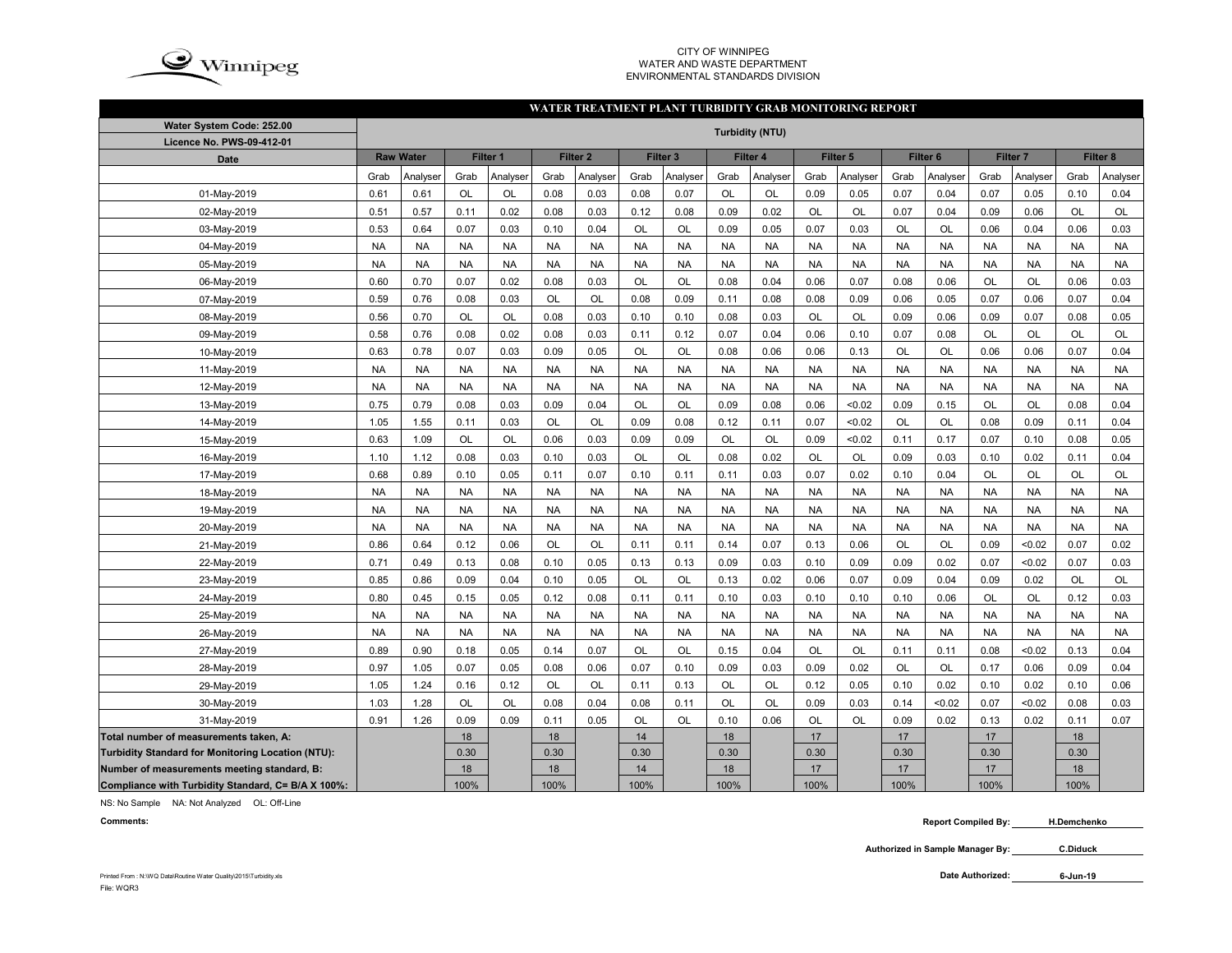

**City Of Winnipeg**

Water and Waste Department Water Services

## WATER TREATMENT PLANT FREE CHLORINE ON-LINE MONITORING REPORT Deacon Booster Pumping Station

| Water System Code: |  |
|--------------------|--|
| Licence Number:    |  |
| Report Created:    |  |

Water System Code: **252.00** Licence Number: **PWS-09-412-01**

01 June 2019 **Report Period: May 2019** 

|                                             |                                      | <b>BRANCH1</b><br>[mg/L] |         | <b>BRANCH 2</b><br>[mg/L] |         |
|---------------------------------------------|--------------------------------------|--------------------------|---------|---------------------------|---------|
|                                             | Date                                 | Average                  | Minimum | Average                   | Minimum |
|                                             | 01/05/2019                           | 1.14                     | 1.01    | 1.09                      | 1.03    |
|                                             | 02/05/2019                           | 1.03                     | 0.92    | 1.07                      | 0.99    |
|                                             | 03/05/2019                           | 1.05                     | 0.96    | 1.08                      | 0.92    |
|                                             | 04/05/2019                           | 1.13                     | 1.00    | 1.13                      | 1.01    |
|                                             | 05/05/2019                           | 1.12                     | 0.93    | 1.06                      | 0.98    |
|                                             | 06/05/2019                           | 1.13                     | 0.98    | 1.04                      | 0.98    |
|                                             | 07/05/2019                           | 1.12                     | 0.98    | 0.99                      | 0.94    |
|                                             | 08/05/2019                           | 1.11                     | 0.98    | 0.97                      | 0.93    |
|                                             | 09/05/2019                           | 1.10                     | 0.97    | 0.98                      | 0.89    |
|                                             | 10/05/2019                           | 1.10                     | 0.92    | 1.13                      | 0.93    |
|                                             | 11/05/2019                           | 1.13                     | 1.04    | 1.19                      | 1.11    |
|                                             | 12/05/2019                           | 1.09                     | 0.95    | 1.16                      | 1.04    |
|                                             | 13/05/2019                           | 1.12                     | 0.91    | 1.14                      | 1.03    |
|                                             | 14/05/2019                           | 1.17                     | 1.08    | 1.13                      | 0.99    |
|                                             | 15/05/2019                           | 1.18                     | 1.10    | 1.12                      | 1.03    |
|                                             | 16/05/2019                           | 1.15                     | 1.08    | 1.13                      | 1.05    |
|                                             | 17/05/2019                           | 1.16                     | 1.05    | 1.15                      | 1.01    |
|                                             | 18/05/2019                           | 1.11                     | 1.01    | 1.07                      | 0.98    |
|                                             | 19/05/2019                           | 1.08                     | 0.97    | 1.00                      | 0.90    |
|                                             | 20/05/2019                           | 1.07                     | 0.98    | 0.98                      | 0.92    |
|                                             | 21/05/2019                           | 1.04                     | 0.95    | 1.02                      | 0.94    |
|                                             | 22/05/2019                           | 1.03                     | 0.98    | 1.07                      | 1.02    |
|                                             | 23/05/2019                           | 1.03                     | 0.96    | 1.05                      | 0.96    |
|                                             | 24/05/2019                           | 1.14                     | 0.99    | 1.13                      | 0.99    |
|                                             | 25/05/2019                           | 1.19                     | 1.14    | 1.18                      | 1.13    |
|                                             | 26/05/2019                           | 1.19                     | 1.13    | 1.12                      | 1.04    |
|                                             | 27/05/2019                           | 1.14                     | 1.00    | 1.08                      | 1.00    |
|                                             | 28/05/2019                           | 1.10                     | 0.83    | 1.06                      | 0.74    |
|                                             | 29/05/2019                           | 1.24                     | 1.10    | 1.18                      | 1.07    |
|                                             | 30/05/2019                           | 1.21                     | 1.11    | 1.16                      | 1.09    |
|                                             | 31/05/2019                           | 1.14                     | 0.79    | 1.10                      | 0.78    |
|                                             | Total Number of Measurements, A:     |                          | 21612   |                           | 21612   |
|                                             | Minimum Free Chlorine Standard:      |                          | 0.5     |                           | 0.5     |
| Number of Measurements Meeting Standard, B: |                                      |                          | 21612   |                           | 21612   |
|                                             | COMPLIANCE, $C = B/A \times 100\%$ : |                          | 100.00  |                           | 100.00  |

File Path: N:\Water Treatment Branch\Administration\Reports\Regulatory Submissions\Chlorine\2019\05-May

Submitted By (Print): D.Merredew

Signature: Original signed by D.Merredew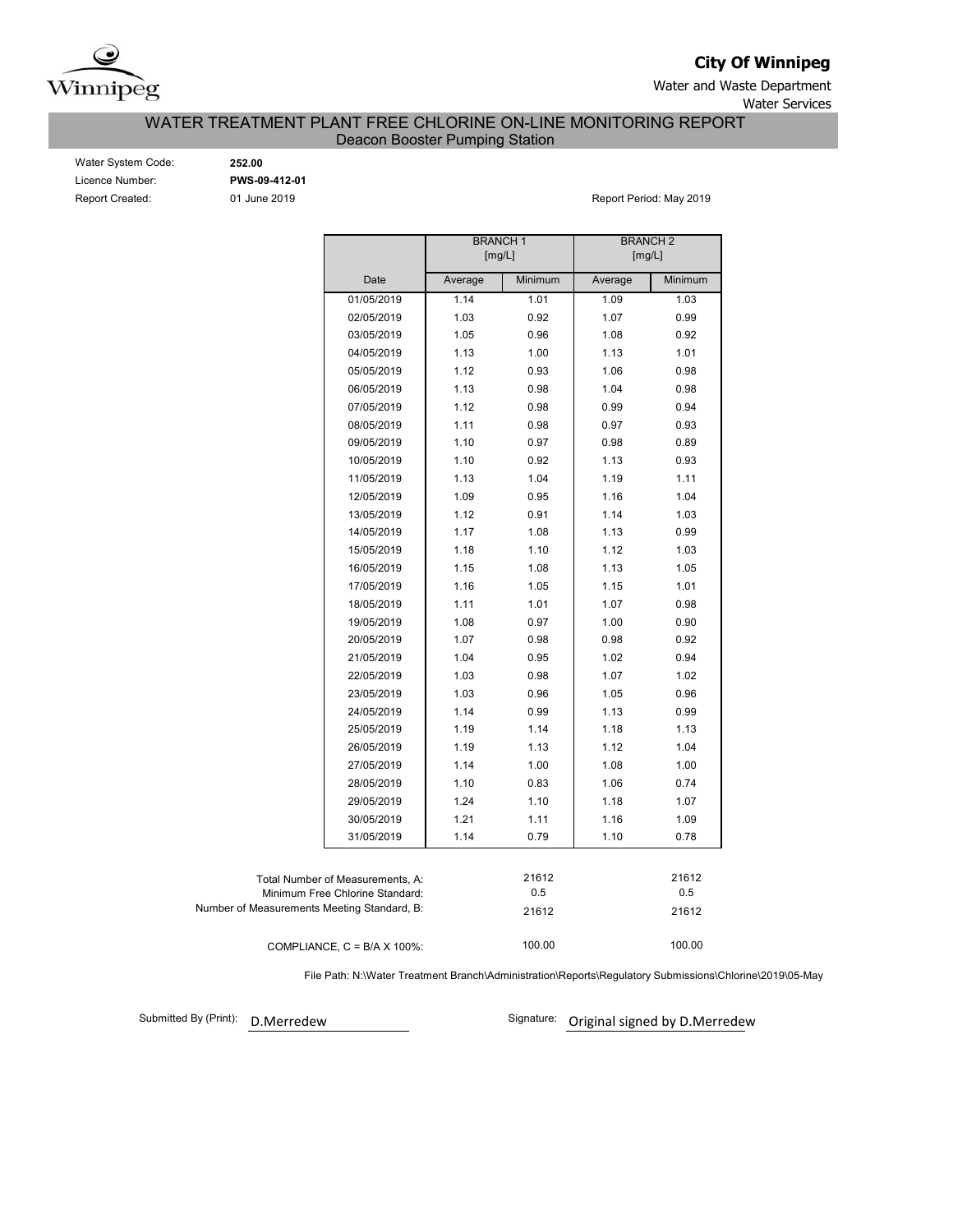

### CITY OF WINNIPEG WATER AND WASTE DEPARTMENT ENVIRONMENTAL STANDARDS DIVISION

|                                                   | WATER TREATMENT PLANT CHLORINE GRAB MONITORING REPORT                                     |                      |                                 |                      |                                 |           |  |  |  |  |  |  |  |  |
|---------------------------------------------------|-------------------------------------------------------------------------------------------|----------------------|---------------------------------|----------------------|---------------------------------|-----------|--|--|--|--|--|--|--|--|
| Water System Code: 252.00                         | <b>Deacon Booster Pumping Station Branch 1</b><br>Deacon Booster Pumping Station Branch 2 |                      |                                 |                      |                                 |           |  |  |  |  |  |  |  |  |
| Licence No. PWS-09-412-01                         |                                                                                           |                      |                                 |                      |                                 |           |  |  |  |  |  |  |  |  |
| <b>Date</b>                                       |                                                                                           | Free Chlorine (mg/L) | <b>Total Chlorine</b><br>(mg/L) | Free Chlorine (mg/L) | <b>Total Chlorine</b><br>(mg/L) |           |  |  |  |  |  |  |  |  |
|                                                   | Analyser                                                                                  | Grab                 | Grab                            | Analyser             | Grab                            | Grab      |  |  |  |  |  |  |  |  |
| 01-May-2019                                       | 1.21                                                                                      | 1.22                 | 1.35                            | 1.12                 | 1.11                            | 1.23      |  |  |  |  |  |  |  |  |
| 02-May-2019                                       | 1.07                                                                                      | 1.02                 | 1.22                            | 1.19                 | 1.14                            | 1.23      |  |  |  |  |  |  |  |  |
| 03-May-2019                                       | 1.06                                                                                      | 1.07                 | 1.20                            | 1.15                 | 1.05                            | 1.17      |  |  |  |  |  |  |  |  |
| 04-May-2019                                       | <b>NA</b>                                                                                 | <b>NA</b>            | <b>NA</b>                       | <b>NA</b>            | <b>NA</b>                       | <b>NA</b> |  |  |  |  |  |  |  |  |
| 05-May-2019                                       | <b>NA</b>                                                                                 | <b>NA</b>            | <b>NA</b>                       | <b>NA</b>            | <b>NA</b>                       | <b>NA</b> |  |  |  |  |  |  |  |  |
| 06-May-2019                                       | 1.12                                                                                      | 1.15                 | 1.32                            | 1.05                 | 1.12                            | 1.23      |  |  |  |  |  |  |  |  |
| 07-May-2019                                       | 1.10                                                                                      | 1.14                 | 1.36                            | 0.97                 | 1.04                            | 1.23      |  |  |  |  |  |  |  |  |
| 08-May-2019                                       | 1.08                                                                                      | 1.12                 | 1.28                            | 1.03                 | 1.03                            | 1.15      |  |  |  |  |  |  |  |  |
| 09-May-2019                                       | 1.15                                                                                      | 1.11                 | 1.26                            | 0.92                 | 0.96                            | 1.08      |  |  |  |  |  |  |  |  |
| 10-May-2019                                       | 1.14                                                                                      | 1.21                 | 1.33                            | 1.22                 | 1.28                            | 1.37      |  |  |  |  |  |  |  |  |
| 11-May-2019                                       | <b>NA</b>                                                                                 | <b>NA</b>            | <b>NA</b>                       | <b>NA</b>            | <b>NA</b>                       | <b>NA</b> |  |  |  |  |  |  |  |  |
| 12-May-2019                                       | <b>NA</b>                                                                                 | <b>NA</b>            | <b>NA</b>                       | <b>NA</b>            | <b>NA</b>                       | <b>NA</b> |  |  |  |  |  |  |  |  |
| 13-May-2019                                       | 1.14                                                                                      | 1.16                 | 1.32                            | 1.14                 | 1.17                            | 1.32      |  |  |  |  |  |  |  |  |
| 14-May-2019                                       | 1.16                                                                                      | 1.14                 | 1.29                            | 1.10                 | 1.03                            | 1.32      |  |  |  |  |  |  |  |  |
| 15-May-2019                                       | 1.22                                                                                      | 1.17                 | 1.30                            | 1.16                 | 1.12                            | 1.28      |  |  |  |  |  |  |  |  |
| 16-May-2019                                       | 1.15                                                                                      | 1.12                 | 1.29                            | 1.14                 | 1.13                            | 1.29      |  |  |  |  |  |  |  |  |
| 17-May-2019                                       | 1.17                                                                                      | 1.12                 | 1.29                            | 1.15                 | 1.07                            | 1.29      |  |  |  |  |  |  |  |  |
| 18-May-2019                                       | <b>NA</b>                                                                                 | <b>NA</b>            | <b>NA</b>                       | <b>NA</b>            | <b>NA</b>                       | <b>NA</b> |  |  |  |  |  |  |  |  |
| 19-May-2019                                       | <b>NA</b>                                                                                 | <b>NA</b>            | <b>NA</b>                       | <b>NA</b>            | <b>NA</b>                       | <b>NA</b> |  |  |  |  |  |  |  |  |
| 20-May-2019                                       | <b>NA</b>                                                                                 | <b>NA</b>            | <b>NA</b>                       | <b>NA</b>            | <b>NA</b>                       | <b>NA</b> |  |  |  |  |  |  |  |  |
| 21-May-2019                                       | 1.06                                                                                      | 1.01                 | 1.19                            | 1.03                 | 0.99                            | 1.11      |  |  |  |  |  |  |  |  |
| 22-May-2019                                       | 1.02                                                                                      | 1.04                 | 1.18                            | 1.05                 | 1.04                            | 1.21      |  |  |  |  |  |  |  |  |
| 23-May-2019                                       | 1.03                                                                                      | 1.01                 | 1.18                            | 1.01                 | 1.06                            | 1.18      |  |  |  |  |  |  |  |  |
| 24-May-2019                                       | 1.08                                                                                      | 1.12                 | 1.25                            | 1.09                 | 1.12                            | 1.26      |  |  |  |  |  |  |  |  |
| 25-May-2019                                       | <b>NA</b>                                                                                 | <b>NA</b>            | <b>NA</b>                       | <b>NA</b>            | <b>NA</b>                       | <b>NA</b> |  |  |  |  |  |  |  |  |
| 26-May-2019                                       | <b>NA</b>                                                                                 | <b>NA</b>            | <b>NA</b>                       | <b>NA</b>            | <b>NA</b>                       | <b>NA</b> |  |  |  |  |  |  |  |  |
| 27-May-2019                                       | 1.05                                                                                      | 1.10                 | 1.24                            | 1.01                 | 1.17                            | 1.29      |  |  |  |  |  |  |  |  |
| 28-May-2019                                       | 1.13                                                                                      | 1.14                 | 1.27                            | 1.09                 | 1.15                            | 1.31      |  |  |  |  |  |  |  |  |
| 29-May-2019                                       | 1.28                                                                                      | 1.23                 | 1.45                            | 1.30                 | 1.30                            | 1.45      |  |  |  |  |  |  |  |  |
| 30-May-2019                                       | 1.19                                                                                      | 1.22                 | 1.45                            | 1.14                 | 1.24                            | 1.40      |  |  |  |  |  |  |  |  |
| 31-May-2019                                       | 1.30                                                                                      | 1.26                 | 1.44                            | 1.25                 | 1.25                            | 1.42      |  |  |  |  |  |  |  |  |
| Total number of measurements taken, A:            |                                                                                           | 22                   |                                 |                      | 22                              |           |  |  |  |  |  |  |  |  |
| Chlorine Standard for Monitoring Location (mg/L): |                                                                                           | 0.50                 |                                 |                      | 0.50                            |           |  |  |  |  |  |  |  |  |
| Number of measurements meeting standard, B:       |                                                                                           | 22                   |                                 |                      | 22                              |           |  |  |  |  |  |  |  |  |
| Compliance with Chlorine Standard, C= B/A X 100%: |                                                                                           | 100%                 |                                 |                      | 100%                            |           |  |  |  |  |  |  |  |  |

NS: No Sample NA: Not Analyzed OL: Off-Line

| Comments: | Compiled Bv:<br>Renorl | H.Demchenko |
|-----------|------------------------|-------------|
|           |                        |             |

**Authorized By:**

**C.Diduck**

Printed From : N:\WQ Data\Routine Water Quality\2018\Chlorine.xls **Date Authorized: Date Authorized:** File: WQR3

**6-Jun-19**